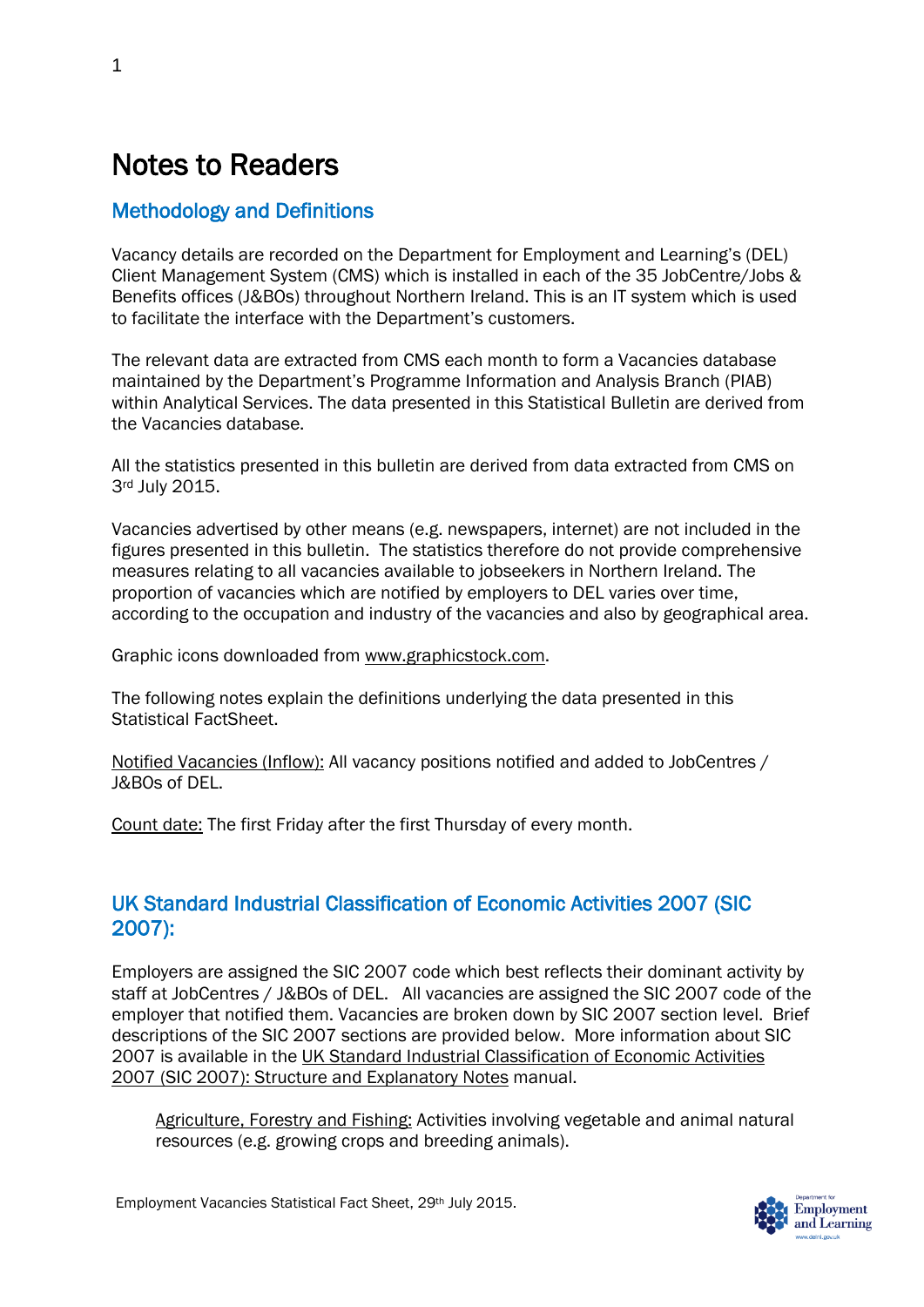Mining and Quarrying: This section includes the extraction of minerals via methods such as mining and well operation, and the preparation of crude materials for marketing.

Manufacturing: Transformation of materials, substances or components into new products via chemical or physical means (e.g. milk pasteurising; processing and preserving of fish; manufacture of bread).

Electricity, Gas, Steam and Air Conditioning Supply: Includes provision, through a permanent infrastructure, of electric power, natural gas, steam and hot water.

Water supply; Sewerage, Waste Management and Remediation Activities: Covers activities related to the management of various forms of waste (e.g. waste collection) and activities of water supply.

Construction: General and specialised construction activities for buildings and engineering works (e.g. demolition and site preparation).

Wholesale and Retail Trade; Repair of Motor Vehicles and Motorcycles: Sale, without transformation, of any type of goods; the supply of services that are incidental to the sale of merchandise; and the repair of motor vehicles and motorcycles.

Transportation and Storage: Provision of freight or passenger transport by rail, pipeline, road, water or air and associated activities (e.g. parking; cargo handling).

Accommodation and Food Service Activities: Covers the provision of short stay accommodation, and complete meals and drinks which are fit for immediate consumption.

Information and Communication: Includes activities such as motion picture, video and television programme production, sound recording and music publishing; programming and broadcasting; telecommunications.

Financial and Insurance Activities: Activities include insurance; reinsurance and pension funding activities; and activities to support financial services.

Real Estate Activities: Acting as agents and/or brokers in areas such as selling or buying real estate.

Professional Scientific and Technical Activities: These activities require a substantial amount of training, and make specialised skills and knowledge available to users (e.g. legal activities; accounting; veterinary activities).

Administrative and Support Service Activities: Activities that support general business operations (e.g. renting and leasing; employment agency activities).

Public Administration and Defence; Compulsory Social Security: Included in this section are activities that are governmental in nature (e.g. regulation of activities which provide health care, education and cultural services).

Employment Vacancies Statistical Fact Sheet, 29th July 2015.

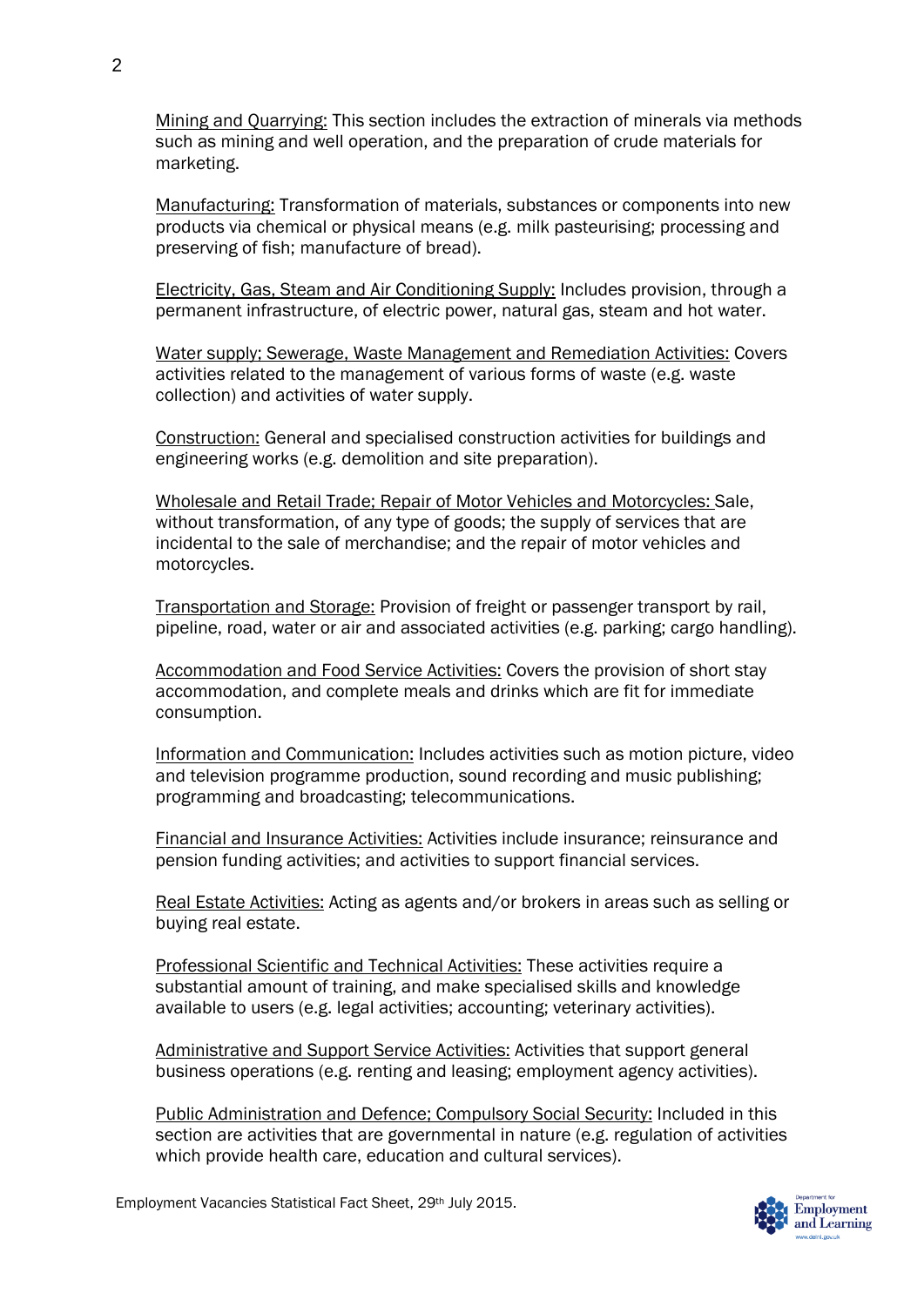Education: Covers education at all levels (e.g. pre-primary, primary, secondary and further) and for all professions.

Human Health and Social Work Activities: Example activities include hospital; residential nursing care; and social work without accommodation.

Arts, Entertainment and Recreation: Creative, arts and entertainment activities; libraries, archives, museums and other cultural activities; gambling and betting; and sports activities, amusement and recreation activities are included in this section.

Other Service Activities: This residual category covers the activities of membership organisations; repair of computers and personal household goods; and other personal service activities such as hairdressing.

Activities of Households as Employers; Undifferentiated Goods- and Services-Producing Activities of Households for Own Use: Includes employment of domestic personnel such as maids and cooks; production of goods or services by private households for the purpose of subsistence.

Activities of Extraterritorial Organisations and Bodies: Activities of organisations such as the United Nations.

### Standard Occupational Classification 2000 (SOC 2000):

JobCentres / J&BOs of DEL assign to each vacancy the SOC 2000 code which most reflects the main duties of the post. Vacancies are broken down by SOC 2000 Major Group level. The nine Major Group levels are outlined, with examples, at a general level below in terms of qualifications, training and experience required. Further examples and information can be found in the [Standard Occupational Classification 2000: Volume 1](http://www.ons.gov.uk/ons/guide-method/classifications/archived-standard-classifications/standard-occupational-classification-2000/dissemination-media-and-availability/index.html)  [Structure and descriptions of unit groups.](http://www.ons.gov.uk/ons/guide-method/classifications/archived-standard-classifications/standard-occupational-classification-2000/dissemination-media-and-availability/index.html)

Managers and Senior Officials: Considerable knowledge and experience of the production processes associated with the efficient functioning of organisations and businesses (e.g. customer care managers; managers in construction; pharmacy managers).

Professional occupations: Degree level qualification usually needed and some occupations require a postgraduate level qualification and/or experience related training (e.g. chemists; software professionals; dental practitioners).

Associate Professional and Technical Occupations: Typically a higher level vocational qualification is required, which will usually involve a substantial period of training/further study. Task related training is usually provided during the induction period (e.g. nurses; graphic designers; sports players).

Administrative and Secretarial Occupations: For most jobs, general education of a good standard is essential and further training to a well defined standard may be required (e.g. civil service executive officers; library assistants; school secretaries).

Employment Vacancies Statistical Fact Sheet, 29th July 2015.